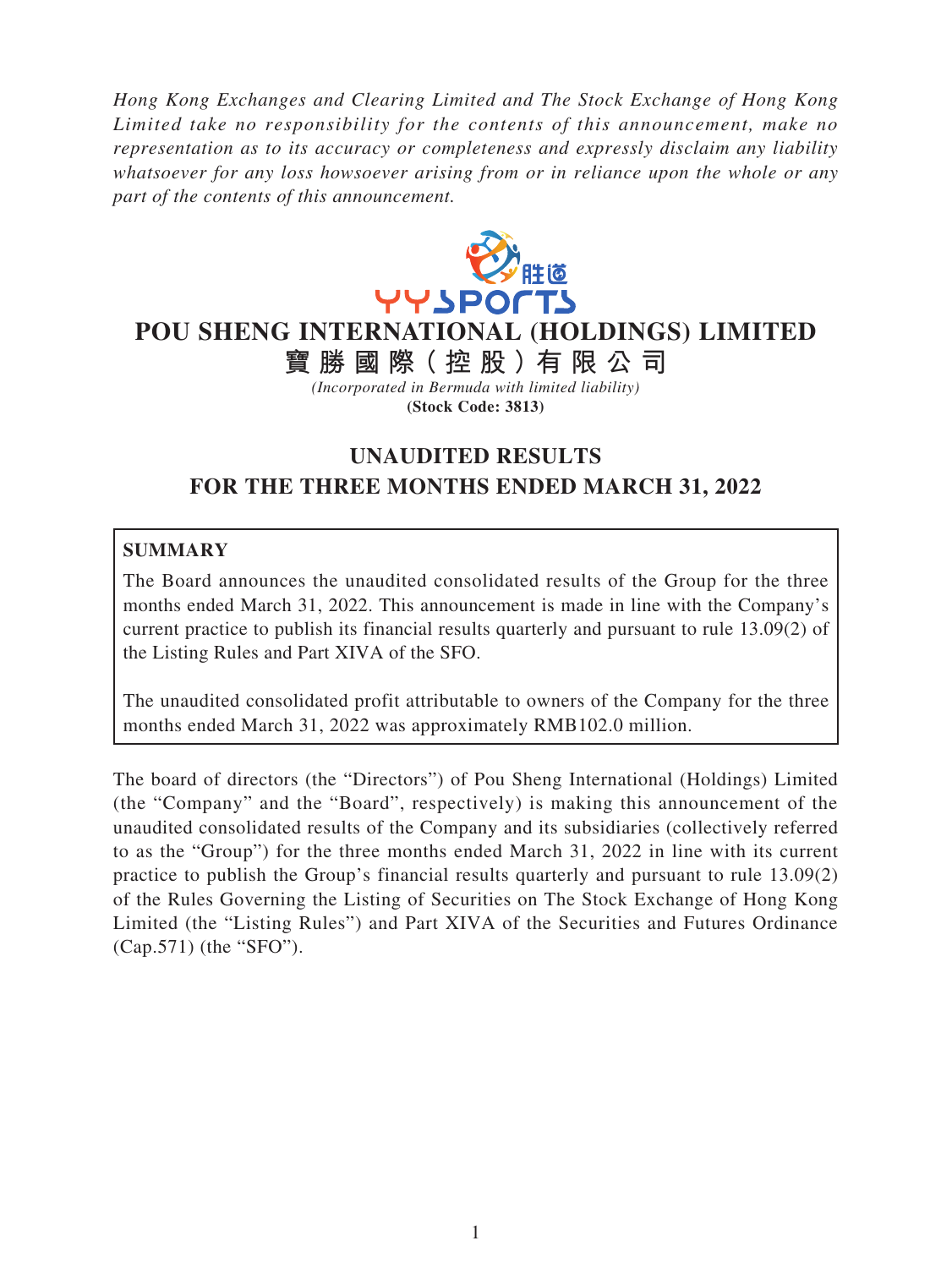## **CONSOLIDATED INCOME STATEMENT**

*For the three months ended March 31, 2022*

|                                           |                 | For the three months |  |
|-------------------------------------------|-----------------|----------------------|--|
|                                           | ended March 31, |                      |  |
|                                           | 2022            | 2021                 |  |
|                                           | <b>RMB'000</b>  | <b>RMB'000</b>       |  |
|                                           | (unaudited)     | (unaudited)          |  |
| Revenue                                   | 5,480,555       | 7,306,816            |  |
| Cost of sales                             | (3,535,838)     | (4,798,723)          |  |
| Gross profit                              | 1,944,717       | 2,508,093            |  |
| Other operating income and gains (losses) | 69,971          | 103,920              |  |
| Selling and distribution expenses         | (1,648,440)     | (1,885,397)          |  |
| Administrative expenses                   | (171, 713)      | (208, 612)           |  |
| Operating profit                          | 194,535         | 518,004              |  |
| Finance costs                             | (44, 608)       | (55,669)             |  |
| Finance income                            | 5,132           | 7,402                |  |
|                                           | (39, 476)       | (48, 267)            |  |
| Share of results of joint ventures        |                 | 26,854               |  |
| Other loss                                |                 | (10, 172)            |  |
| Profit before taxation                    | 155,059         | 486,419              |  |
| Income tax expense                        | (47, 478)       | (119, 179)           |  |
| <b>Profit for the period</b>              | 107,581         | 367,240              |  |
| Attributable to:                          |                 |                      |  |
| Owners of the Company                     | 102,043         | 356,905              |  |
| Non-controlling interests                 | 5,538           | 10,335               |  |
|                                           | 107,581         | 367,240              |  |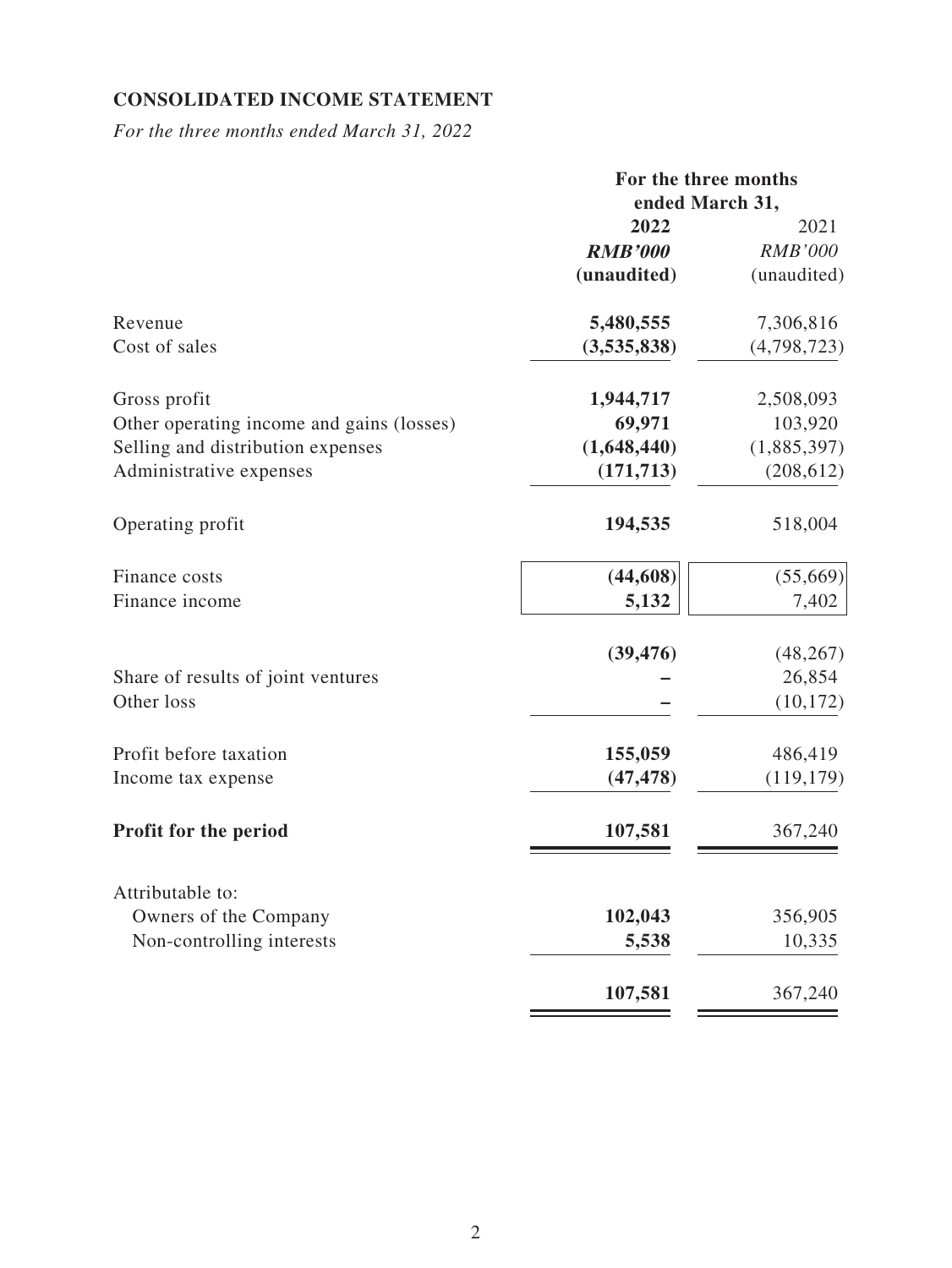### **CONSOLIDATED STATEMENT OF COMPREHENSIVE INCOME**

*For the three months ended March 31, 2022*

|                                                                    | For the three months |                |
|--------------------------------------------------------------------|----------------------|----------------|
|                                                                    | ended March 31,      |                |
|                                                                    | 2022                 | 2021           |
|                                                                    | <b>RMB'000</b>       | <b>RMB'000</b> |
|                                                                    | (unaudited)          | (unaudited)    |
| <b>Profit for the period</b>                                       | 107,581              | 367,240        |
| Other comprehensive income (expense)                               |                      |                |
| An item that may be reclassified subsequently<br>to profit or loss |                      |                |
| Exchange differences arising on the translation                    |                      |                |
| of foreign operations                                              | 403                  | (781)          |
| Total comprehensive income for the period                          | 107,984              | 366,459        |
| Attributable to:                                                   |                      |                |
| Owners of the Company                                              | 102,446              | 356,124        |
| Non-controlling interests                                          | 5,538                | 10,335         |
|                                                                    | 107,984              | 366,459        |

The Group's unaudited consolidated results for the three months ended March 31, 2022 have been prepared in accordance with the accounting policies adopted by the Group as disclosed in the last annual report for the year ended December 31, 2021.

In the current period, the Group has applied a number of amendments to Hong Kong Financial Reporting Standards ("HKFRSs") issued by the Hong Kong Institute of Certified Public Accountants, which are effective for the Group's financial year beginning on January 1, 2022. The adoption of these amendments to HKFRSs has had no material effect on the results or financial positions of the Group.